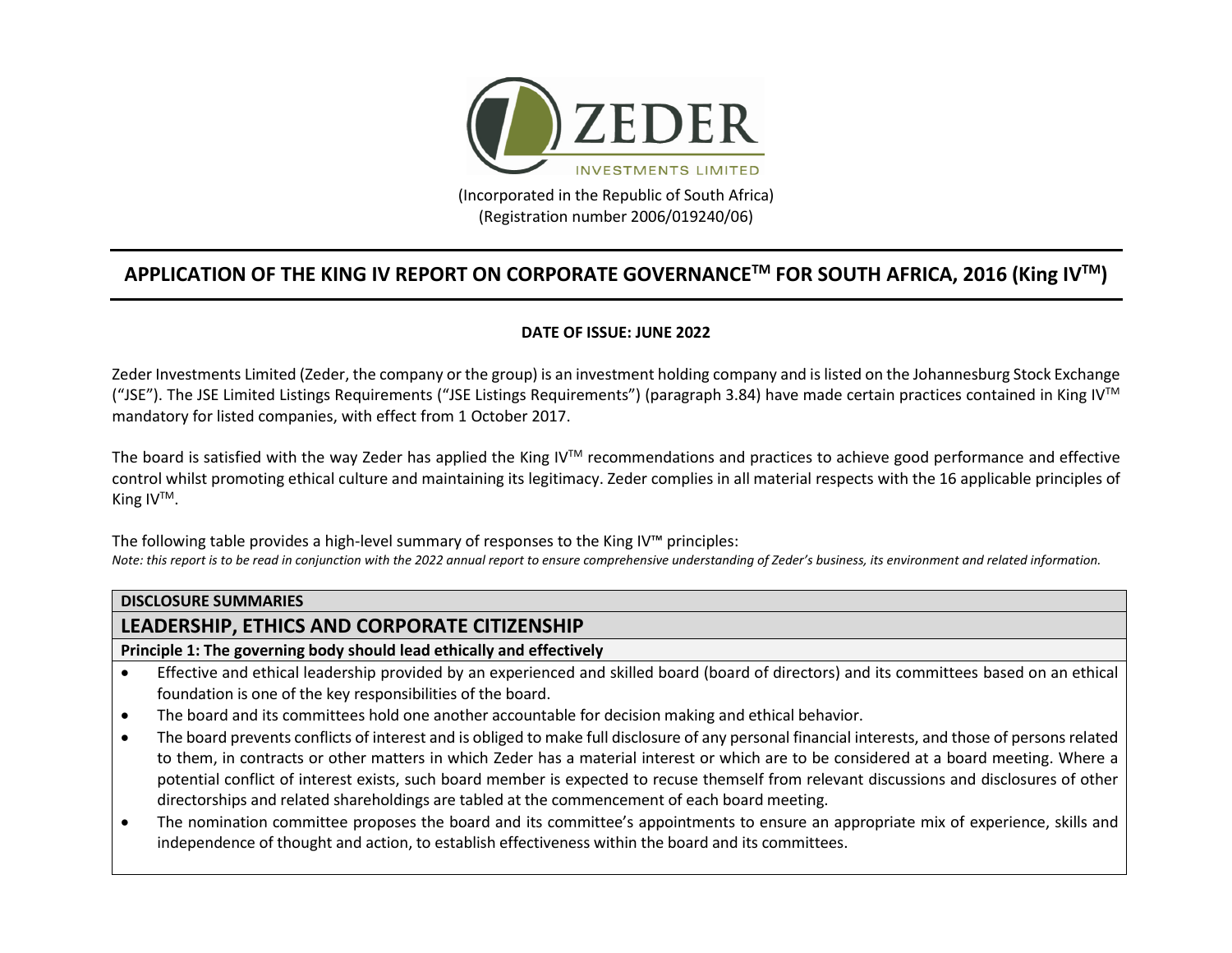- The board and its committees collectively possess a wide range of financial, commercial and technical knowledge, as well as experience within the agribusiness industry.
- The induction of newly appointed directors is not conducted through a formal process, but includes the reading of company-related material and one-on-one information sessions. Consideration will be given to a formal induction programme, should this become necessary.
- The board does not conduct regular appraisals of its members and committees. However, the efficiency of the board and its committees, are continuously assessed and any areas of concern are addressed as and when they arise.

#### **Principle 2: The governing body should govern the ethics of the organisation in a way that supports the establishment of an ethical culture**

- The board is ultimately responsible for creating an ethical culture and sets the tone for ethical leadership throughout the group.
- This ethical leadership is based on clear principles of responsible citizenship, transformation and ethical conduct.
- The social and ethics committee, represented by the executive committee ("exco") and chaired by Mr CA Otto, is empowered by the board to ensure that an ethical culture is embedded in the culture and values of the group. The exco monitors that organisational ethics are embedded and maintained effectively, while demanding a high standard of ethical conduct in the business practices and in dealing with stakeholders.
- The board and its committees accept the principles of fairness, accountability, integrity and transparency and portray characteristics of integrity, competence, responsibility, honesty and authority.
- The board and its committees are committed to maintaining an ethical culture, on transformation within the group, and on fair, transparent and responsible remuneration.
- The company has no tolerance for discrimination, corruption and bribery.
- The continued focus is on maintaining Zeder's ethical culture.

#### **Principle 3: The governing body should ensure that the organisation is and is seen to be a responsible corporate citizen**

- The ethical culture (refer to principle 2 above) incorporates responsible citizenship standards and ensures appropriate protocols are in place to assist with the governance thereof.
- Zeder, through its board and committees, ensures that the consequences of Zeder's activities do not have a negative effect on its status as a responsible corporate citizen in the workplace, the geographical areas within which it operates and with due regard to social and environmental issues.
- The social and ethics committee, through the exco, and the remuneration committee monitor the workplace environment (including employment equity, fair remuneration and the safety, health, dignity and development of employees).
- The board and its committees consider the contribution of the company to the economy (including economic transformation, prevention and detection and response to fraud and corruption as well as responsible and transparent tax management).
- Zeder considers its responsibilities in the workplace, the economy, society in general and the environment on an ongoing basis.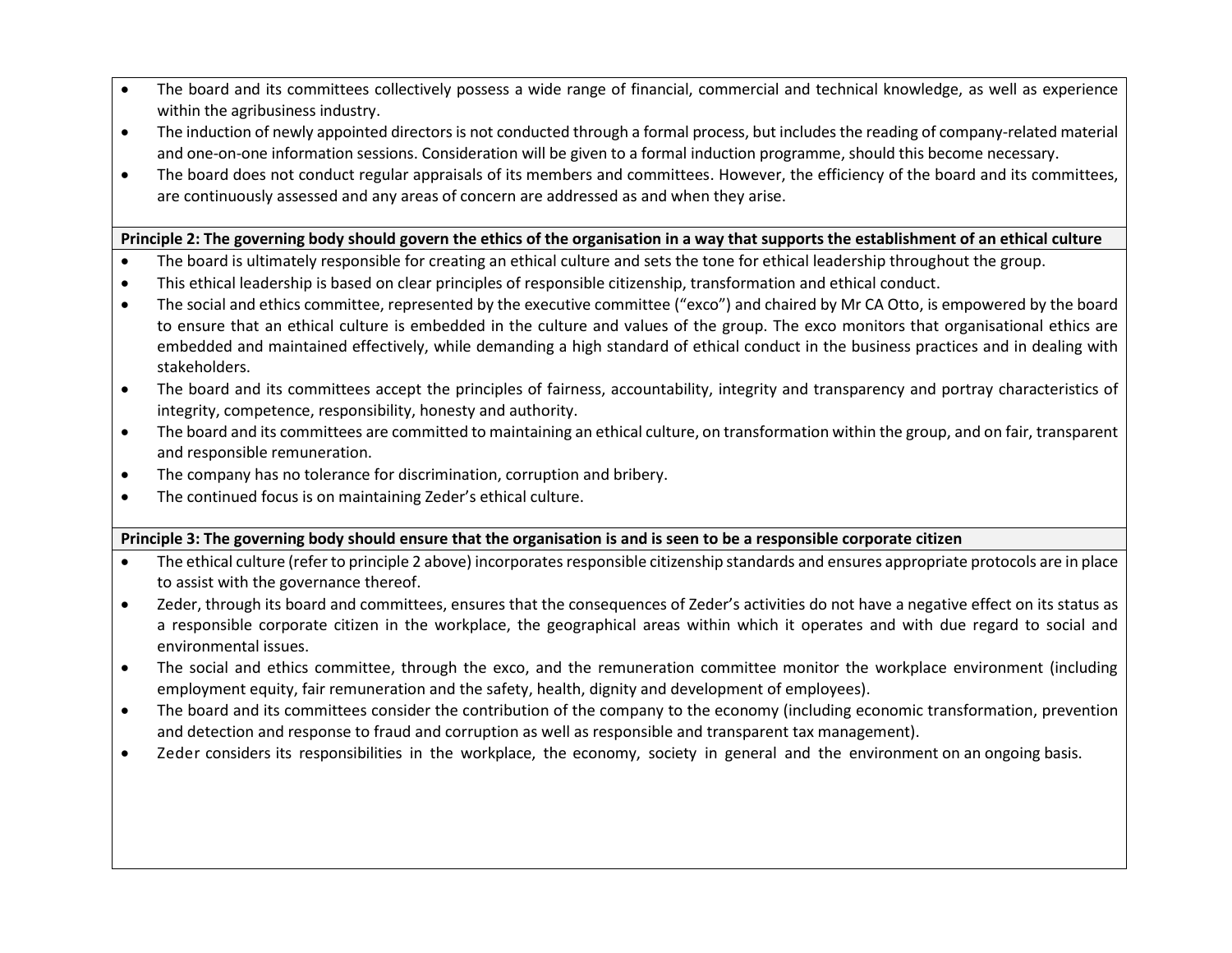## **STRATEGY, PERFORMANCE AND REPORTING**

Principle 4: The governing body should appreciate that the organisation's core purpose, its risks and opportunities, strategy, business model, **performance and sustainable development are all inseparable elements of the value creation process**

- The board is responsible for ensuring that its approved strategy is implemented and that the group's purpose is fulfilled.
- The board and exco take an integrated approach on how it develops and implements strategy. This is linked to budgets and other performance targets to achieve its vision and goals that have been set for the short, medium and long term, and to ensure effective oversight of the performance and implementation thereof.
- The board reviews performance against the strategic focus areas at the quarterly board meetings.
- The audit and risk committee isresponsible to ensure that risks are adequately identified, measured, managed and monitored and that good corporate governance is maintained.
- The board, audit and risk committee and exco review the going concern status, liquidity and solvency of the company, quarterly, half yearly and monthly, respectively, or as and when required prior to expanding funds in accordance with the provisions of the Companies Act.

**Principle 5: The governing body should ensure that reports issued by the organisation enable stakeholders to make informed assessments of the organisation's performance, and its short, medium and long-term prospects**

- The board and the audit and risk committee are responsible to oversee the integrity, accuracy, completeness and transparency of the interim and year-end reports.
- The annual report provides stakeholders with information relating to the group's performance, with the primary communication with regards to the performance for the 2022 financial year and contains the summary consolidated annual financial statements, with the full annual financial statements available on Zeder's website at *www.zeder.co.za*.
- The information in the interim and year-end reports is based on local and international requirements and frameworks.
- Policies and procedures are followed prior to the publication of external reports and results presentations, including the release of information on the stock exchange news service of the JSE Limited ("SENS").

## **GOVERNING STRUCTURES AND DELEGATION**

**Principle 6: The governing body should serve as the focal point and custodian of corporate governance in the organisation**

- The board's role and responsibilities include, the role of setting the strategic direction of the group, approving policies and plans to give effect thereto, oversight and monitoring of the implementation of policies and plans by the exco, together with reporting and disclosure.
- The board charter sets out the role and responsibilities of the board, its membership requirements, authority and terms of reference.
- The board meets 4 times a year and a quorum comprise a majority of directors. The board is satisfied with the level of attendance at meetings, which enabled it to fulfil its responsibilities according to its charter.
- The board and its committees have access to the company secretary and external professional advice (at Zeder's expense) to provide guidance on their fiduciary duties and responsibilities.
- The board has access to all information of the company and may, via the chief executive officer and company secretary, set up meetings as and when required.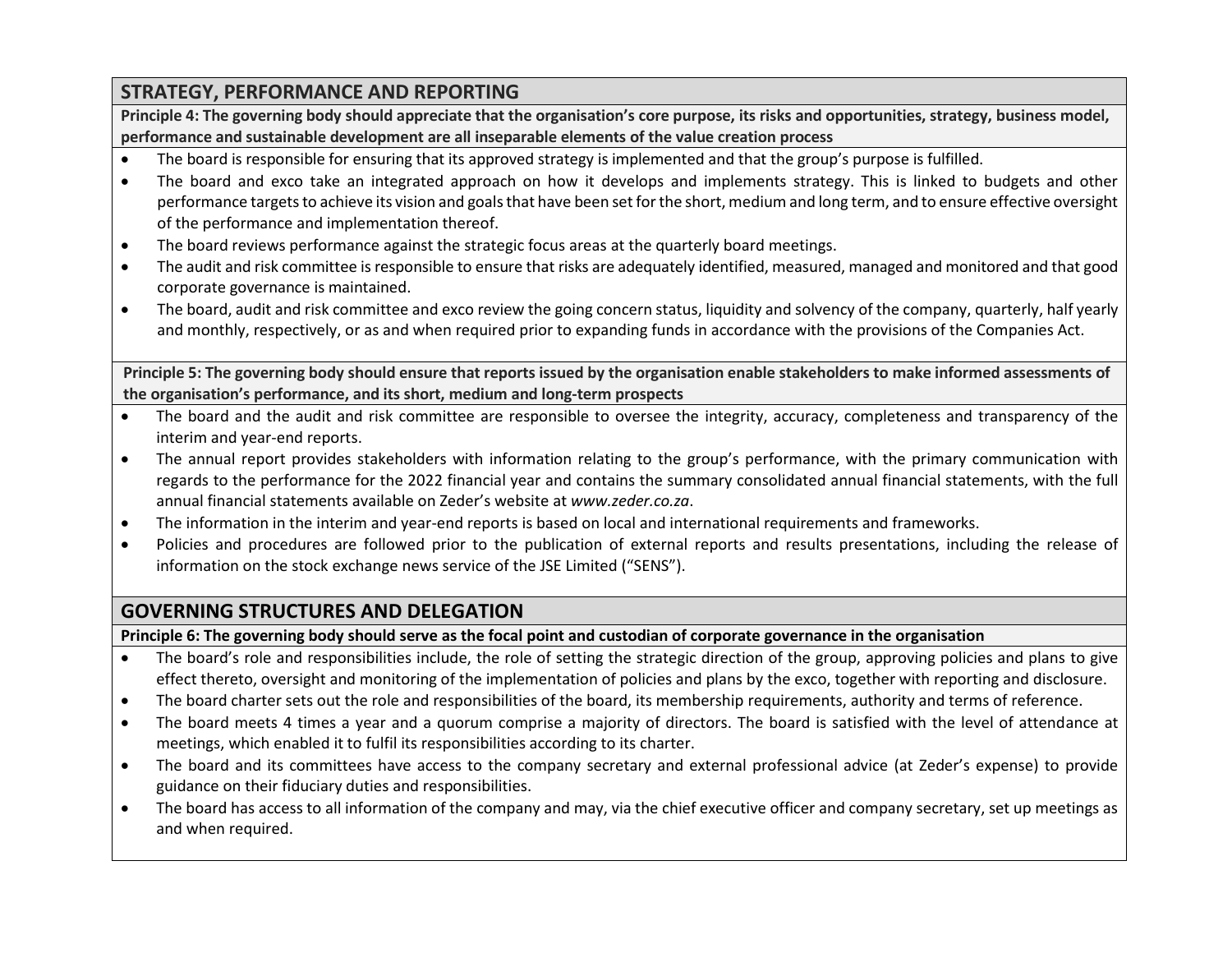Principle 7: The governing body should comprise the appropriate balance of knowledge, skills, experience, diversity and independence for it **to discharge its governance role and responsibilities objectively and effectively**

- Details of Zeder's directors are provided on page 5 of the annual report.
- King IV<sup>TM</sup> recommends that the majority of non-executive directors be independent. Although the majority of the non-executive directors are independent as defined, all the non-executive directors are independent of thought and action. Having considered the matter, the board is accordingly satisfied, that its current composition ensures a balance of power and authority. In addition, the nomination committee considered holistically and on a substance above form basis the continued independence of all non-executive directors categorised as independent.
- An independent non-executive director has been appointed as chairman of the board, but is still assisted by a lead independent director. The main function of the lead independent director is, *inter alia*, to provide leadership and advice to the board, without detracting from the authority of the chairman, where the chairman has a conflict of interest.
- A chief executive officer and financial director have been appointed to the board. Currently these positions are filled by the same person, under JSE dispensation.
- The arrangements for periodic rotation of non-executive board members are contained within Zeder's memorandum of incorporation and are duly applied.
- The process for nomination, election and appointment of board members is formal and transparent.
- The board considers and, if appropriate, approves recommendations by the nomination committee, subject to shareholder approval.
- The nomination committee has reviewed the composition of the board and has determined that the board represents an appropriate mix of diversity, skill and experience. The nomination committee considered the past performance of and contributions made by the directors. The board believes that diversity at board level helps achieve its business goals through an improved understanding of the diverse environments in which the group operates. The board, through the nomination committee, agreed voluntary targets for race and gender diversity and complied with the set voluntary targets for gender and race diversity. The nomination committee will continue to discuss and agree all measurable targets for achieving broader diversity on the board that include attributes of skills, expertise, experience, industry knowledge, age, gender, race and culture.

Principle 8: The governing body should ensure that its arrangements for delegation within its own structures promote independent **judgement and assist with balance of power and the effective discharge of its duties**

- The board has delegated certain roles and responsibilities to 5 board committees, each comprising of at least 3 members to assist the board with its duties and allow for the promotion of independent judgement: *Exco*
	- The exco assists in conducting operational and administrative decision-making, implementation of board-approved strategies, prioritising the allocation of capital and ensuring best management practices.
	- Refer to page 25 of the annual report.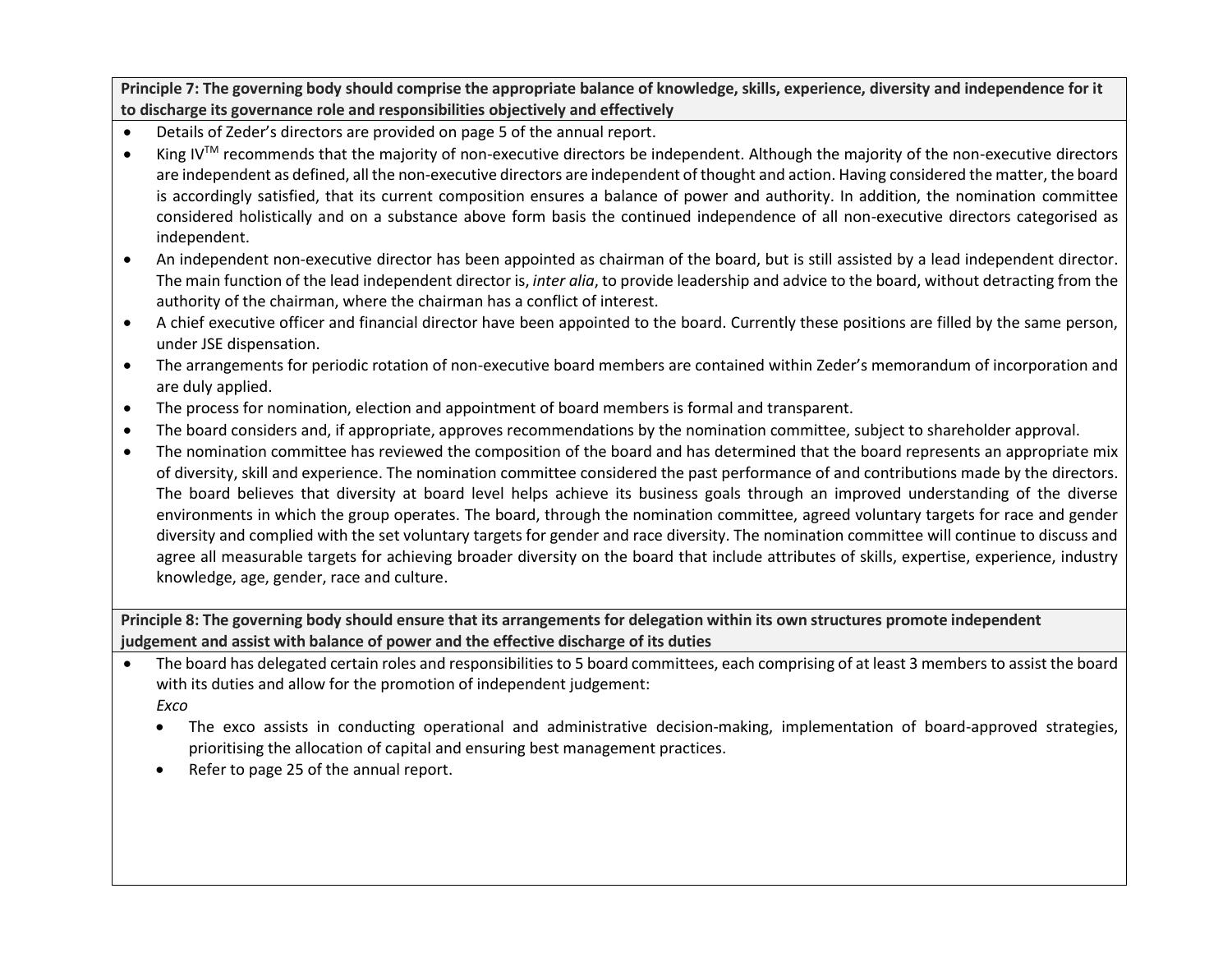*Audit and risk committee*

- The audit and risk committee consider the assurance arrangements with the external auditors, the risk management processes, systems of internal financial controls, the financial function, accounting policies and the group financial statements and the financial director's expertise and experience.
- Refer to page 26 of the annual report.

*Remuneration committee*

- The remuneration committee ensures that remuneration policies and practices are established in accordance with sound corporate governance practices. It ensures that practices are observed to attract and retain individuals to create sustainable value for all stakeholders.
- Refer to pages 25 to 26 of the annual report.

*Nomination committee*

- In identifying suitable candidates for appointment to the board, the nomination committee will consider candidates on merit against objective criteria and with due regard for the potential benefits of diversity at a board level.
- Refer to page 25 of the annual report.

*Social and ethics committee*

- The social and ethics committee, through the exco, monitors the company's activities relating to social and economic development, good corporate citizenship and the environment so as to promote the collective wellbeing of society, thereby facilitating the sustainable growth of the Zeder group.
- Refer to pages 26 to 27 of the annual report.
- All the committees are satisfied that they fulfilled their responsibilities according to their respective charters for the year.
- Zeder is an investment holding company with most operations residing within its investee companies. There is a clear division of responsibilities at board level to ensure a balance of power and authority, such that no one individual has unfettered powers of decisionmaking, with the majority of directors being non-executive.

Principle 9: The governing body should ensure that the evaluation of its own performance and that of its committees, its chair and its **individual members, supports continued improvement in its performance and effectiveness**

- The board does not conduct regular appraisals of its members and committees. However, the efficiency of the board and its committees is continuously assessed by the nomination committee.
- The nomination committee's view is that this approach is appropriate for the organisation when taking the profiles of the board members into account, where all board members have substantial experience of being directors; the know-how to function collectively, and strong leadership through its chairperson.
- The culture of the board is to address any individual performance issues with the individuals as and when and if a performance issue arises.
- The remuneration committee evaluates the performance of the chief executive officer and financial director against agreed performance measures and targets at least on an annual basis.
- An assessment of the suitability and effectiveness of the financial director is conducted annually by the audit and risk committee.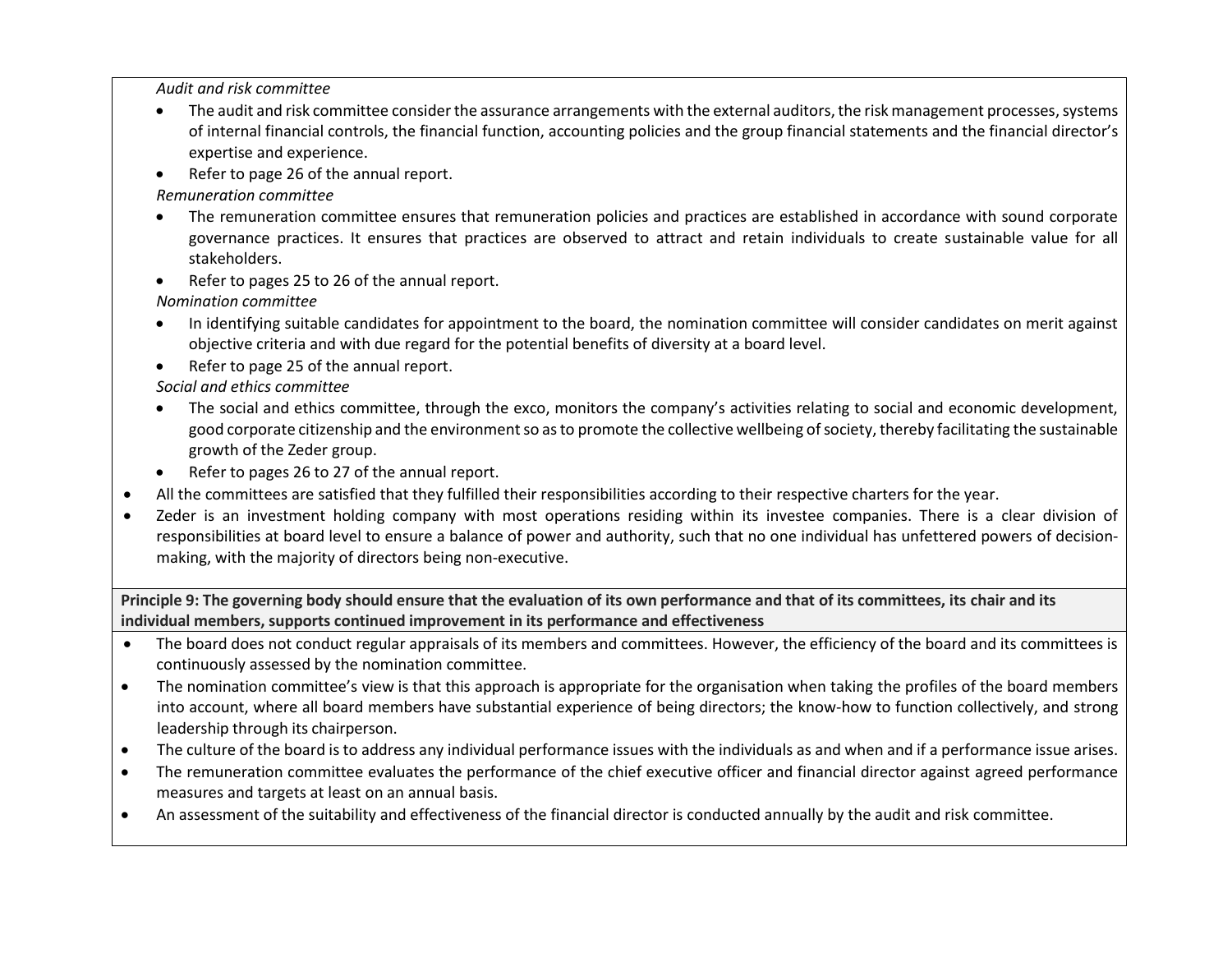Principle 10: The governing body should ensure that the appointment of, and delegation to, management contributes to role clarity and the **effective exercise of authority and responsibilities**

- The board has delegated certain powers and authorities to the committees to assist the board with its duties.
- Board approved charters or policies set out roles and responsibilities, as well as authority limits to give clarity with regards to the roles and the effective exercise of authority and responsibilities.
- The chief executive officer has a clearly defined role and, assisted by the exco, is responsible for the implementation and execution of the board's strategy, policies and proposals presented to and approved by the board.
- The company has appointed Zeder Corporate Services Proprietary Limited ("ZCS") as company secretary to act as a conduit between the board and the group. The company secretary is responsible for board administration, liaison with the Companies and Intellectual Property Commission and the JSE. The representative of the company secretary is not a director of Zeder, nor related to any of the directors. The company secretary reports to the board on all statutory, regulatory and governance matters concerning the group and to the financial director on all other duties and administrative matters, while maintaining an arms-length relationship with the directors as far as reasonably possible. The suitability and effectiveness of the company secretary is reviewed by the board on an annual basis.
- Where delegation of certain powers and authorities to the exco or committees have taken place, board approved materiality levels apply, but the ultimate responsibility for retaining full and effective control of the group rests with the board. Decisions on strategy and other material matters are reserved for the board and there is a clear representation of power between the board and the exco at all times.
- The board has arrangements in place for accessing professional corporate governance advice.

# **GOVERNANCE OF FUNCTIONAL AREAS**

**Principle 11: The governing body should govern risk in a way that supports the organisation in setting and achieving its strategic objectives**

- Zeder views risk management as a way to ensure that sustainable value is created for stakeholders in a responsible manner and to influence behaviour to best align with Zeder's risk appetite.
- Although risk management remains the ultimate responsibility of the board, the board has delegated the oversight thereof to the audit and risk committee, that assess and evaluate risk appetite, risk tolerance levels and monitor management's actions to mitigate these and/or to accept the level of residual risk or inherent risks.
- The formalised reporting structures established across the group ensure that the audit and risk committee receive bi-annual risk reports from the underlying investee companies, which considers the material risks that could impact the investee companies. The risk reports, which are updated on a regular basis, categorise the estimated impact and likelihood of the risks identified by each investee, differentiating between residual risks and inherent risks and advising the board of the controls established or remedial action taken at an investee company level to mitigate the risks identified.
- The audit and risk committee also assist the board by providing an independent and objective view on the group's financial, accounting and control mechanisms and policies, information systems and internal controls, the going concern status of the group and compliance with all relevant statutory and regulatory requirements.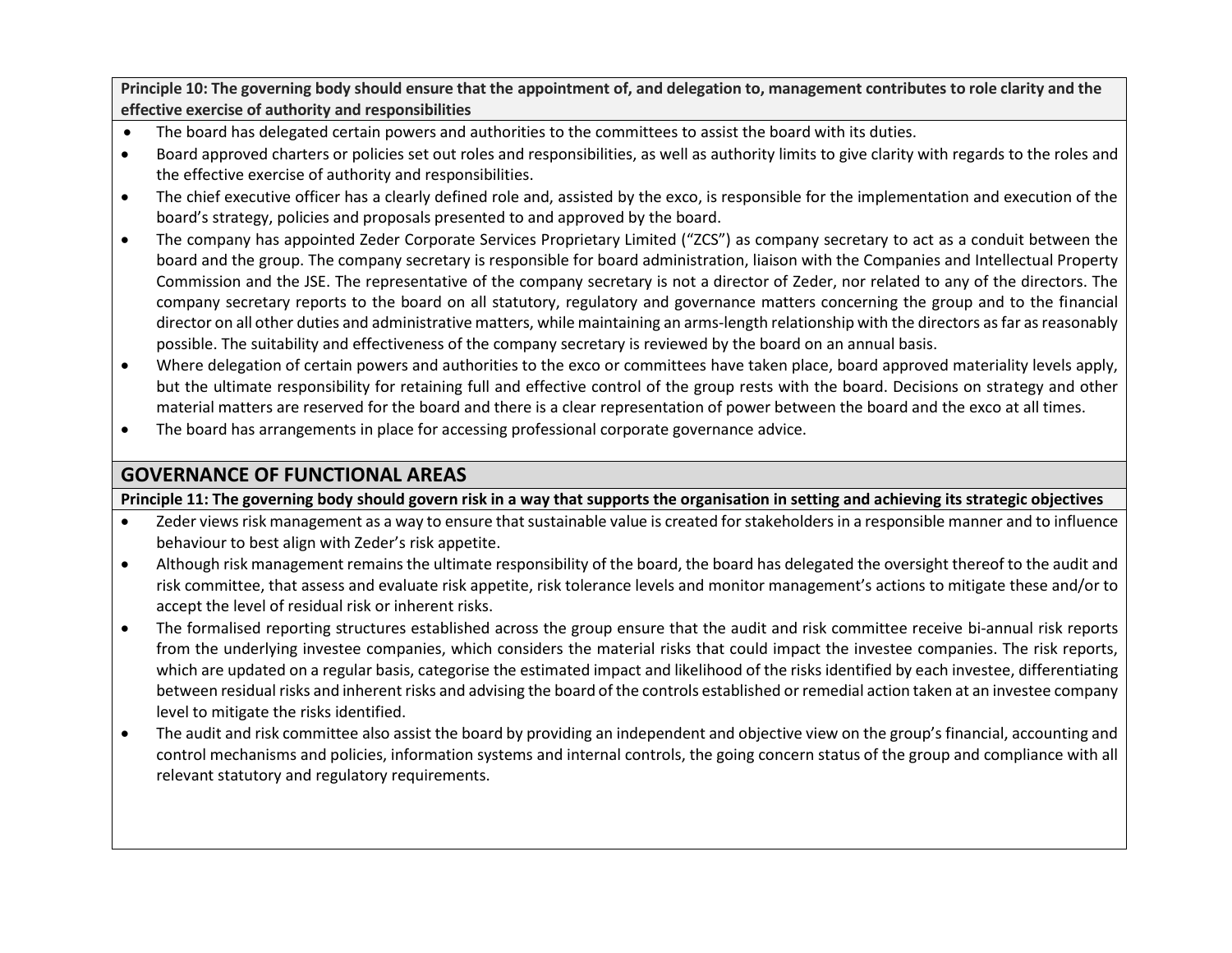Principle 12: The governing body should govern technology and information in a way that supports the organisation setting and achieving its **strategic objectives**

- Zeder has an outsourced information technology (IT) manager who is responsible for IT governance at group level. As IT does not play a significant role in the sustainability of our business at a group head office level due to its nature and size, the investment and expenditure in IT at a group level is immaterial. The board is accordingly satisfied that the current system of IT governance at group level is appropriate.
- The investee companies are responsible for IT governance in their respective business environments.

Principle 13: The governing body should govern compliance with applicable laws and adopted, non-binding rules, codes and standards in a **way that supports the organisation being ethical and a good corporate citizen**

- The company strives to adhere to all relevant national laws and codes that are binding, including rules such as those of the JSE.
- The board however retains ultimate responsibility for compliance with applicable laws, adopted non-binding rules, codes and standards, but have delegated the implementation and execution of effective compliance management to the exco.
- The exco is empowered to obtain expert advice on compliance issues for the account of Zeder, as and when required.
- Through its committees, investee companies' boards and reporting structures, the board and the audit and risk committee will be advised of any material incidents of non-compliance with legislative and regulatory requirements and/or significant fines or penalties incurred to enable the board and/or the audit and risk committee to ensure that appropriate remedial action is taken.
- Material changes in existing or relevant new legislation or regulations introduced from time to time are brought to the attention of the respective board and committee members to ensure that compliance requirements are kept up to date.
- During the review period, there were no material areas of non-compliance with applicable legislation or regulations that required remedial actions and there were no penalties, criminal sanctions or prosecutions for contraventions or non-compliance.
- Given the diversity of the group's operations and of the legislation and regulations attaching thereto, there were no specific areas of focus during the review period, other than to ensure that the group continues to operate as a responsible corporate citizen.

Principle 14: The governing body should ensure that the organisation remunerates fairly, responsibly and transparently so as to promote the **achievement of strategic objectives and positive outcomes in the short, medium and long term**

- Zeder's remuneration philosophy is supported by its business strategy, namely long-term sustainable value creation through a combination of share price appreciation and the payment of dividends. The remuneration framework provides for guaranteed remuneration (i.e. base salary) and long-term share incentive scheme, which will only render value should the share price and total shareholder return increase.
- In line with the aforementioned, Zeder does not pay short-term incentives (i.e. cash bonuses) to executives and believes that executive management's decision-making should be long-term focused. Aligned with this philosophy, the executives should be rewarded where value creation is demonstrated, without excessive risk-taking in the short term.
- Zeder has adopted a three-part remuneration report comprising a background statement, a forward-looking 2023 Remuneration Policy, and an implementation report that illustrates the outcomes of the 2022 Remuneration Policy over the past financial year. Refer to pages 33 to 49 of the annual report.
- Remuneration governance is a priority for Zeder and thus the Remuneration Policy and Implementation Report are to be submitted for a non-binding advisory vote by shareholders at each annual general meeting.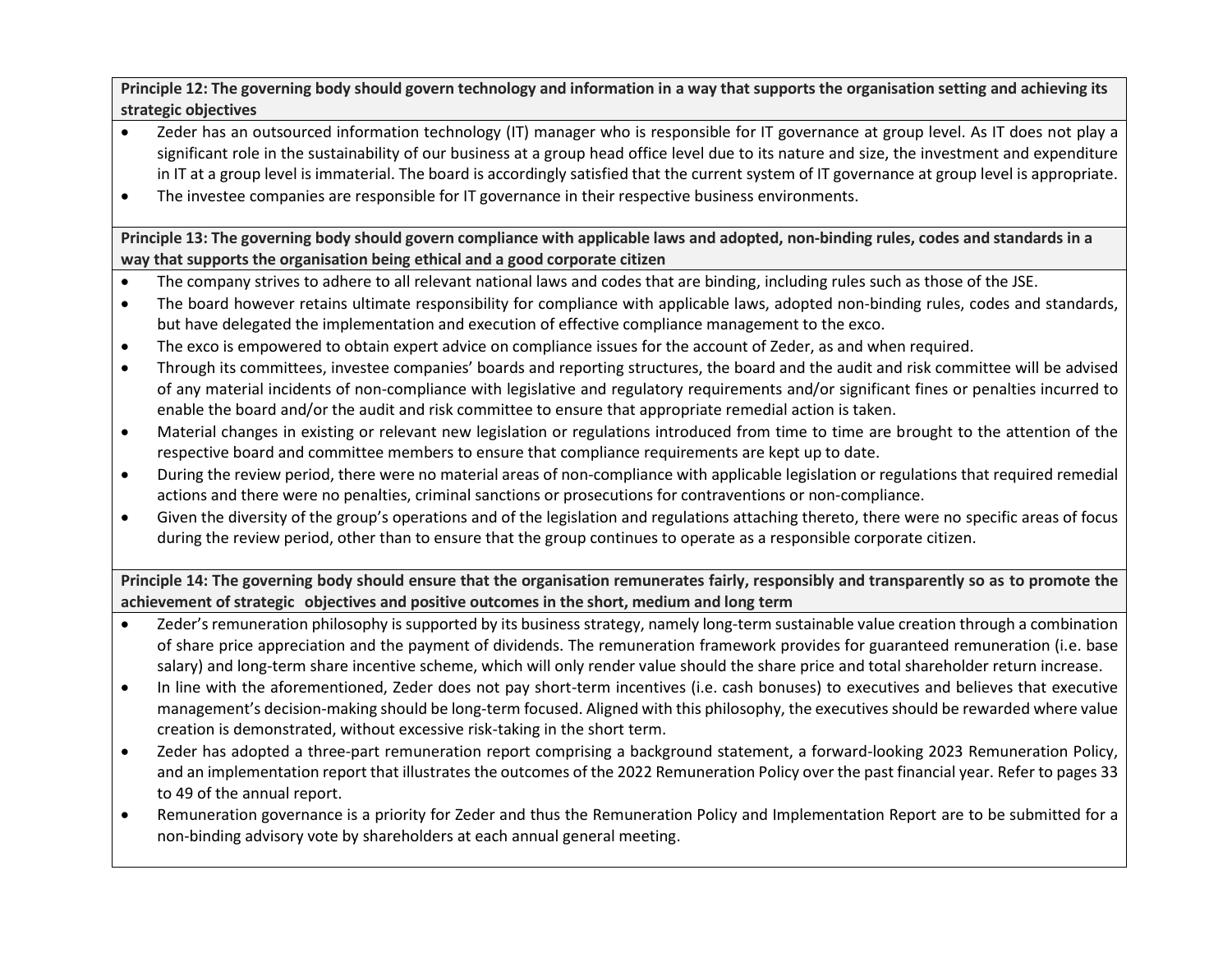- Due to the limited number of individuals employed at group level, disclosure of the remuneration of the three highest paid employees who are not directors is not deemed to be relevant as it adds no value to stakeholders and thus King IV™ was not applied in this instance.
- Directors' remuneration has been disclosed comprehensively in the annual report. Refer to the Implementation Report on pages 41 to 49 of the annual report.
- The remuneration committee is of the view that Zeder's Remuneration Policy and Implementation Report continue to achieve their stated objectives.

Principle 15: The governing body should ensure that assurance services and functions enable an effective control environment, and that these **support the integrity of information for internal decision-making and of the organisation's external reports**

- The board has delegated the oversight role for the effectiveness of the assurance services of the external auditors, finance function, information and technology governance and compliance governance through a risk-based and combined assurance approach, while ensuring the integrity and completeness of reporting (internal and external), financial management, and the internal control environment, to the audit and risk committee.
- The audit and risk committee confirm that it applied its collective mind to the preparation and presentation of the interim and year-end reports.
- The board or audit and risk committee review the appointments of the assurance providers (including external auditors), the company secretary, which provides assurance on aspects of corporate governance and a JSE sponsor, which advises on the JSE listings requirements.
- Part of the philosophy of Zeder is to invest in companies with strong management. Zeder therefore relies on them to apply and implement the principles of King IV<sup>TM</sup> regarding integrated reporting and disclosure, to the extent appropriate to their business.

### **STAKEHOLDER RELATIONSHIPS**

Principle 16: In the execution of its governance role and responsibilities, the governing body should adopt a stakeholder-inclusive approach **that balances the needs, interests and expectations of material stakeholders in the best interests of the organisation over time**

- Zeder subscribes to the principles of objective, honest, timeous, balanced, relevant and understandable communication of financial and non-financial information to stakeholders. Zeder has a team addressing enquiries from stakeholders.
- Zeder has identified its two major stakeholders as its shareholders and investee companies. Ongoing communication and engagement are therefore focused on these groups.
- The board determines the direction on stakeholder relationships and delegates the responsibility for implementation and execution thereof to the exco. The exco and executive management ensure stakeholder relationships are managed and strengthened and that their interests, legitimate needs and in some instances stakeholder approval are sought, as Zeder is conscious of how this can impact on the business' success.
- The exco and executive management take care to understand and address the stakeholders' legitimate expectations, as this enables Zeder to create sustainable and shared value and confirms Zeder's contribution as a responsible corporate citizen.